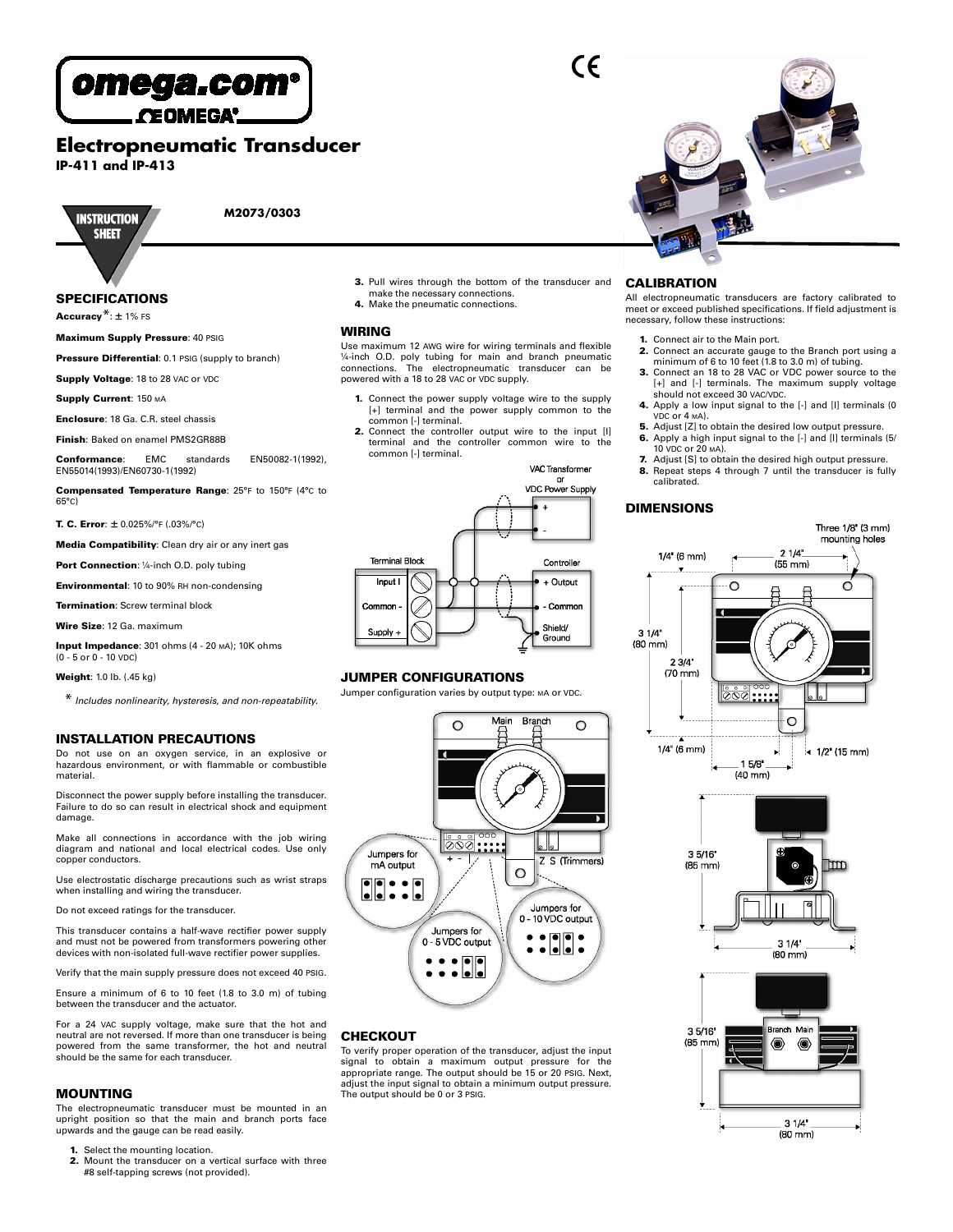# Manual REVISION

# Effective Date: March 09, 2006